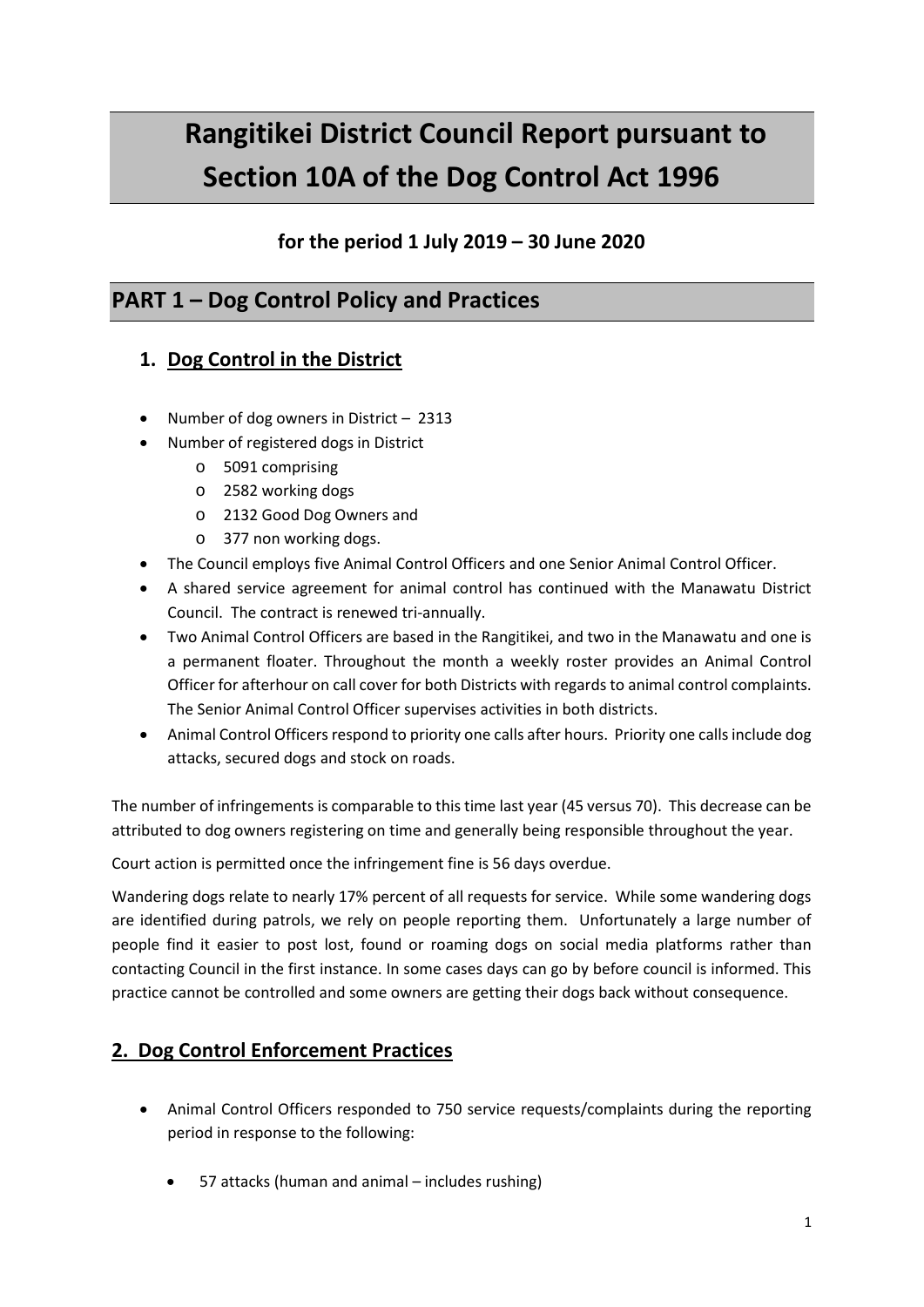- 129 barking
- 130 wandering/stray
- 41 Animal Welfare/Property Investigation
- 112 Found
- 98 Lost
- 183 Other (e.g. microchipping, Good Dog Owner status/Bylaw/General
- 45 infringement notices were issued.

#### **3. Dogs Prohibited, Leash Only and Exercise Areas**

The problem of dogs in public places or otherwise prohibited areas is not one that is common within this District. When dogs are reported as wandering unaccompanied within such areas, the Animal Control Officers respond promptly.

#### **4. Dog Control Registration and Other Fees**

Due to Covid-19, the Fees and Schedules were not raised for this year in an effort to assist the public.

- Non working dogs registration no change \$132
- Non working neutered/spayed no change \$89.
- Good Dog Owner non neutered/spayed no change \$60 to \$62.
- Working Dogs no change \$43.

The dog registration fees reflect the respective levels of service required by each category of dog owner. The good dog owner system aims to provide an incentive within the registration fee structure that promotes responsible dog ownership. The fee structure will reward dog owners who:

- adequately fence their section,
- de-sex their dog,
- have a good record of dog ownership,
- register their dog on time, and
- care for their dogs properly, i.e. provide them with a secure yard and a kennel that is weatherproof, of sufficient size, clean and sanitary.

Council's approach to dogs that remained unregistered after the usual warnings and penalties etc. is for the Animal Control Officers to visit all known properties previously recorded as housing a registered dog. Checks are made to ascertain whether a dog was still housed at that property. If such a visit verifies that a dog is still owned, infringements are sent to owners, and if required dogs have been impounded under Section 42 of the Dog Control Act 1996, for failing to be registered.

#### **5. Dog Education and Dog Obedience courses**

The Council contracts an instructor to deliver its quality dog education programme targeted at schools within the Rangitikei District. Positive feedback has been received from schools in response to the education programme to date. The service provider uses her own dogs to enforce the message during her presentations.